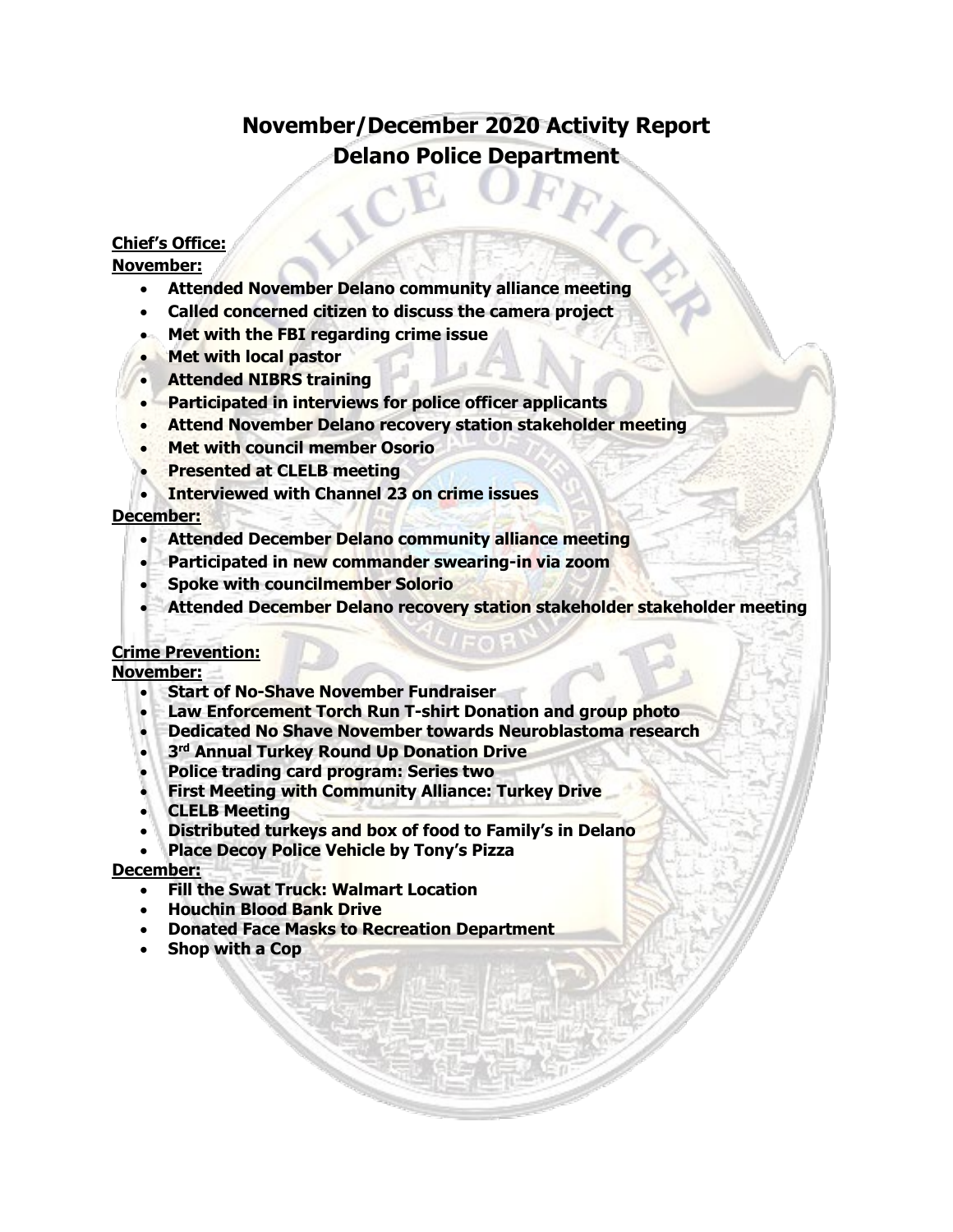# **Part I Crime (12 Year Chart):**

|                   | 2009           | 2010 | 2011           | 2012 | 2013           | 2014 | 2015 | 2016          | 2017 | 2018 | 2019 | 2020 |
|-------------------|----------------|------|----------------|------|----------------|------|------|---------------|------|------|------|------|
| <b>Homicides</b>  | $\overline{2}$ | o    | $\overline{2}$ | 0    | $\overline{7}$ | 11   | 6    | $\mathcal{L}$ | 6    | 10   | 8    |      |
| Rapes             | 3              | 8    | 7.             |      | 4              | 13   | 10   | 12            | 10   | 12   | 9    | 18   |
| <b>Robbery</b>    | 45.            | 56   | 49             | 53   | 82             | 58   | 53   | 27            | 34   | 45   | 32   | 36   |
| <b>Assault</b>    | 384            | 370  | 325            | 388  | 397            | 383  | 352  | 366           | 396  | 432  | 431  | 333  |
| <b>Burglary</b>   | 909            | 791  | 797            | 552  | 720            | 368  | 272  | 308           | 222  | 291  | 205  | 157  |
| Larceny           | 536            | 464  | 531            | 575  | 808            | 697  | 767  | 794           | 660  | 613  | 589  | 446  |
| <b>Auto Theft</b> | 491            | 443  | 363            | 346  | 447            | 435  | 364  | 471           | 450  | 386  | 314  | 248  |

# **Response Times (November/December 2020)**

| <b>Priority</b>                                            | <b>Create to</b><br><b>Dispatch</b> | <b>Dispatch to</b><br><b>Arrival</b> | <b>Total Time</b> |  |
|------------------------------------------------------------|-------------------------------------|--------------------------------------|-------------------|--|
| 1. Life/Death                                              | 2:48                                | 4:05                                 | 6:53              |  |
| <b>2. Property Crime in Progress</b>                       | 7:08                                | 6:45                                 | 13:54             |  |
| 3. Cold Call/No immediate<br>threat to person or property. | 10:33                               | 7:59                                 | 18:33             |  |

# **Traffic Unit:**

**Refer to the following data regarding traffic related incidents for the month of November/December:** 

# **Accident Summary by Severity**:

| <b>Fatal Traffic</b><br>Collisions | Injury<br>Traffic | Non-Injury<br>Traffic | Traffic<br>Collisions - | Hazardous<br><b>Citations</b> | Other<br>Citations |
|------------------------------------|-------------------|-----------------------|-------------------------|-------------------------------|--------------------|
|                                    | Collisions        | Collisions            | <b>DUI Involved</b>     | Issued                        | Issued             |
| л.                                 |                   | JI                    |                         | 51                            | 161                |

Source: RIMS Reports Version 27.07.1 (January 6, 2021)

## **Area of Focus:**

Collision:

| <b>Common Locations:</b>                                        | <b>Primary Collision Factors:</b>        |
|-----------------------------------------------------------------|------------------------------------------|
| $N/A$ – Two or more collisions did not occur in<br>one location | (22) 22107 CVC - Unsafe Turning Movement |
|                                                                 | (11) 22350 CVC - Unsafe Speed            |
|                                                                 | (7) 22106 CVC - Unsafe Starting/Backing  |

\*Primary collision factors are overall and not collision factors for common locations